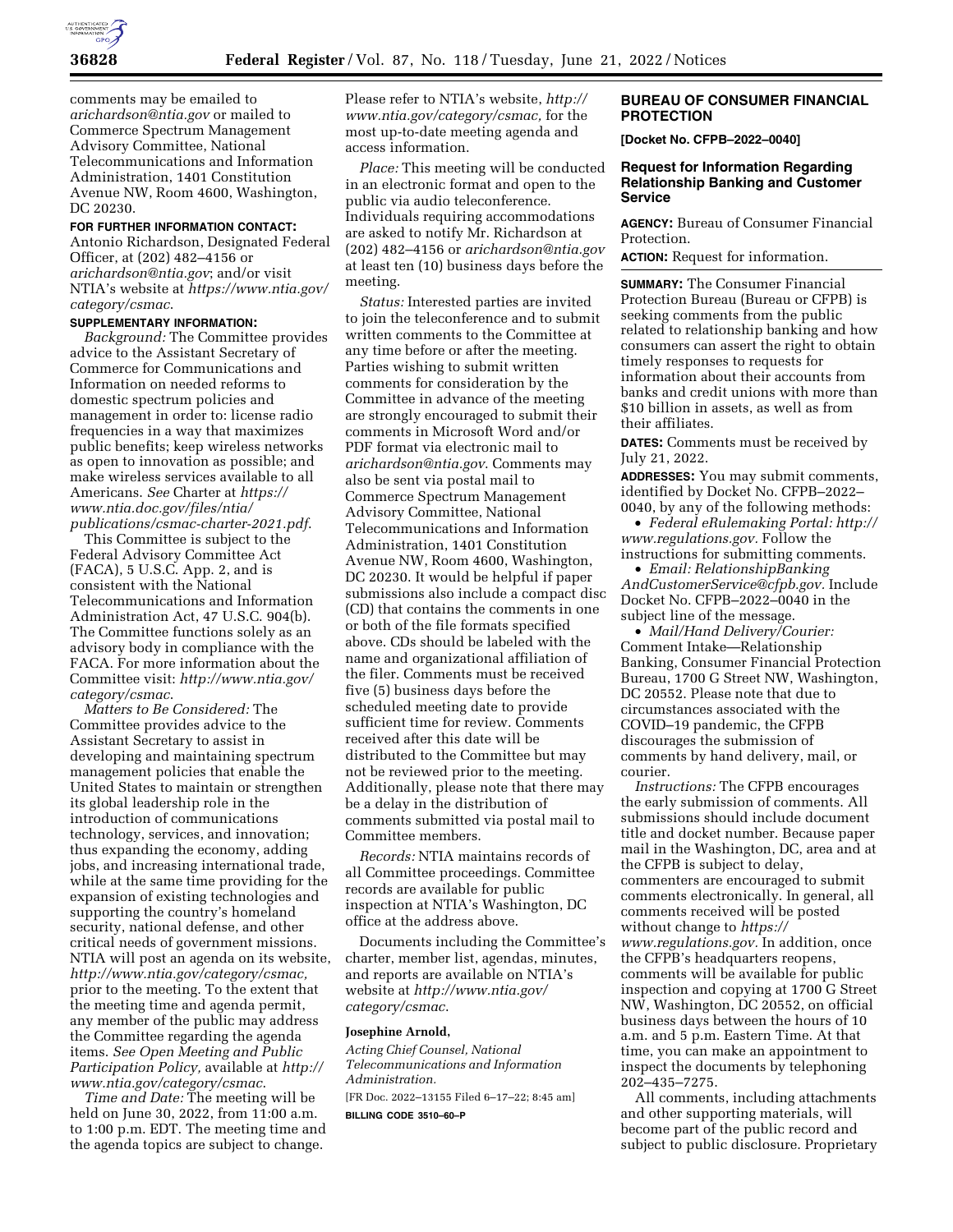information or sensitive personal information, such as account numbers or Social Security numbers, or names of other individuals, should not be included. Comments will not be edited to remove any identifying or contact information.

# **FOR FURTHER INFORMATION CONTACT:**

Leslie Parrish, Deputy Assistant Director, Consumer Credit, Payments, and Deposits Markets, or Ted Wegner, Policy Analyst, Office of Consumer Education, at 202–435–7700. If you require this document in an alternative electronic format, please contact *[CFPB](mailto:CFPB_Accessibility@cfpb.gov)*\_ *[Accessibility@cfpb.gov.](mailto:CFPB_Accessibility@cfpb.gov)* 

# **SUPPLEMENTARY INFORMATION:**

#### **I. Background**

Under section 1034(c) of the Consumer Financial Protection Act (CFPA), consumers have a legal right to obtain information from the approximately 175 largest banks and credit unions in the country with more than \$10 billion in assets, as well as from their affiliates.<sup>1</sup> Through this statutory authority, consumers are able to gain valuable insight into their accounts by requesting certain account information from their depository institution.

In the modern banking environment, consumers reasonably expect financial institutions to provide responses to their requests for information and high levels of customer service. Some banks may not be offering the baseline level of customer service that consumers reasonably expect to receive from companies that have control over their money.

Relationship banking is an aspirational model of banking that meets its customers' needs through strong customer service, responsiveness, and care. Relationship banking can play a critical role in helping to foster fair, transparent, and competitive marketplaces.

The CFPB endeavors to help institutions of all sizes foster an inclusive relationship banking model that meets consumers' reasonable expectations of high levels of customer service and enables consumers to hold

financial institutions accountable when they encounter problems. This model is especially critical during a time when consumers report wanting and valuing high-quality human interactions in their financial lives, as well as more helpful digital channels to better facilitate selfhelp.2

Increasing market concentration in the financial services industry may present challenges in implementing an inclusive relationship banking model.3 The number of banking institutions has decreased ''from nearly 18,000 in 1984 to fewer than 5,000 in 2021.'' 4 Bank consolidation has had mixed results for consumers and customer service experiences.5

Of particular note is the loss of local banks in rural communities. Rural customers are more likely to visit smaller banks or credit unions, but face decreased banking access due to ''[t]rends in banking consolidation[, which] may be a contributing factor to the prevalence of rural banking deserts.'' 6 Rural customers rely on

3*Best & Worst Banks According to Consumer Reports Members: Smaller institutions get higher ratings in our latest survey of more than 72,000 members,* Consumer Reports (Mar. 23, 2018), *[https://www.consumerreports.org/banks/best-and](https://www.consumerreports.org/banks/best-and-worst-banks-and-credit-unions-a5170659592/)[worst-banks-and-credit-unions-a5170659592/.](https://www.consumerreports.org/banks/best-and-worst-banks-and-credit-unions-a5170659592/)* 

4*The Great Consolidation of Banks and Acceleration of Branch Closures Across America,*  National Community Reinvestment Coalition (Feb. 16, 2022), *[https://ncrc.org/the-great-consolidation](https://ncrc.org/the-great-consolidation-of-banks-and-acceleration-of-branch-closures-across-america/)[of-banks-and-acceleration-of-branch-closures](https://ncrc.org/the-great-consolidation-of-banks-and-acceleration-of-branch-closures-across-america/)[across-america/.](https://ncrc.org/the-great-consolidation-of-banks-and-acceleration-of-branch-closures-across-america/)* 

5*U.S. Retail Banks Struggle to Differentiate, Deliver Meaningful Customer Experience as Economy Sours, J.D. Power Finds,* J.D. Power (Apr. 7, 2022), *[https://www.jdpower.com/business/press](https://www.jdpower.com/business/press-releases/2022-us-retail-banking-satisfaction-study)[releases/2022-us-retail-banking-satisfaction-study;](https://www.jdpower.com/business/press-releases/2022-us-retail-banking-satisfaction-study) The Human + Digital Challenge in Banking: Consumers Want Both* at 12, 30, Cornerstone Advisors (2021), *[https://go.backbase.com/rs/987-](https://go.backbase.com/rs/987-MGR-655/images/Backbase_Cornerstone_Human_Digital.pdf) [MGR-655/images/Backbase](https://go.backbase.com/rs/987-MGR-655/images/Backbase_Cornerstone_Human_Digital.pdf)*\_*Cornerstone*\_*Human*\_ *[Digital.pdf](https://go.backbase.com/rs/987-MGR-655/images/Backbase_Cornerstone_Human_Digital.pdf)* (Consumers report that it takes too long to get what they need done, that they have to repeat information to multiple sources, that employees aren't knowledgeable about their situation, and that it's difficult to find the information they need online.); *Consumer Response Annual Report* at 30– 31, Consumer Financial Protection Bureau (Mar. 2022), *[https://files.consumerfinance.gov/f/](https://files.consumerfinance.gov/f/documents/cfpb_2021-consumer-response-annual-report_2022-03.pdf) documents/cfpb*\_*[2021-consumer-response-annual](https://files.consumerfinance.gov/f/documents/cfpb_2021-consumer-response-annual-report_2022-03.pdf)report*\_*[2022-03.pdf](https://files.consumerfinance.gov/f/documents/cfpb_2021-consumer-response-annual-report_2022-03.pdf)* (The CFPB received approximately 37,400 checking or savings account complaints in 2021. Of the complaints where the company confirmed a commercial relationship with the consumer and responded with an explanation or relief, in 94% of those complaints, consumers reported that they attempted to resolve their issue with the company before submitting a complaint to the CFPB, indicating that many consumers are unable to resolve their issues through direct contact with their bank.).

6 *Data Spotlight: Challenges in Rural Banking Access* at 9, Consumer Financial Protection Bureau (Apr. 2022), *[https://files.consumerfinance.gov/f/](https://files.consumerfinance.gov/f/documents/cfpb_data-spotlight_challenges-in-rural-banking_2022-04.pdf)  documents/cfpb*\_*data-spotlight*\_*[challenges-in-rural](https://files.consumerfinance.gov/f/documents/cfpb_data-spotlight_challenges-in-rural-banking_2022-04.pdf)banking*\_*[2022-04.pdf.](https://files.consumerfinance.gov/f/documents/cfpb_data-spotlight_challenges-in-rural-banking_2022-04.pdf)* 

smaller banks and the relationship banking they offer, with local knowledge and long-standing relationships, to help maintain the ''civic fabric of rural communities.'' 7

Federal consumer financial law has long been concerned with consumers' ability to access information. For example, consumers have the right to send a request for information to their mortgage servicer in order to obtain information with respect to their mortgage loan.8 In addition, the Fair Credit Reporting Act gives consumers the right to annually request a free copy of their consumer report from each of the nationwide consumer reporting agencies and mandates that consumers receive notice when a user of a consumer report takes any adverse actions on a consumer on the basis, in whole or in part, of information contained in a consumer report.9

The CFPA's section 1034(c) right also provides an ability for consumers to access information, as Congress made a determination that consumers need additional rights to demand information from large depository institutions.

#### **II. Request for Comment**

This request for information seeks information from the public on what customer service obstacles consumers face in the banking market, and specifically, what information would be helpful for consumers to obtain from depository institutions pursuant to section 1034(c) of the CFPA.

The CFPB welcomes the public to submit stories, data, and information related to this request. To assist commenters in developing responses, the CFPB has crafted the below questions that commenters may answer.

1. What types of information do consumers request from their depository institution? How are consumers using the information?

2. What types of information do consumers request from their depository institution, but are often unable to obtain?

3. How does the channel (phone, inwriting, online, in-person) through which consumers request information impact their ability to obtain information?

4. How do consumers' customer service experiences differ depending on the channel through which they interact with their depository institution (phone, in-writing, online, in-person)?

5. How are customer service representatives evaluated and

 $^{\rm 1\,^{\rm 4}A}$  covered person subject to supervision and primary enforcement by the Bureau pursuant to section 1025 shall, in a timely manner, comply with a consumer request for information in the control or possession of such covered person concerning the consumer financial product or service that the consumer obtained from such covered person, including supporting written documentation, concerning the account of the consumer.'' 12 U.S.C. 5534(c)(1). There are certain exceptions. *See* 12 U.S.C. 5534(c)(2); CFPB Depository Institutions (Dec. 2021), *[https://files.consumerfinance.gov/f/](https://files.consumerfinance.gov/f/documents/cfpb_depository-institutions-list_2021-12.pdf) documents/cfpb*\_*[depository-institutions-list](https://files.consumerfinance.gov/f/documents/cfpb_depository-institutions-list_2021-12.pdf)*\_*2021- [12.pdf.](https://files.consumerfinance.gov/f/documents/cfpb_depository-institutions-list_2021-12.pdf)* 

<sup>2</sup>*The Human + Digital Challenge in Banking: Consumers Want Both,* Cornerstone Advisors (2021), *[https://go.backbase.com/rs/987-MGR-655/](https://go.backbase.com/rs/987-MGR-655/images/Backbase_Cornerstone_Human_Digital.pdf) [images/Backbase](https://go.backbase.com/rs/987-MGR-655/images/Backbase_Cornerstone_Human_Digital.pdf)*\_*Cornerstone*\_*Human*\_*Digital.pdf.* 

<sup>7</sup> *Id* at 10.

<sup>8</sup> 12 CFR 1024.36.

<sup>9</sup> 15 U.S.C. 1681j(a); 15 U.S.C. 1681m(a).